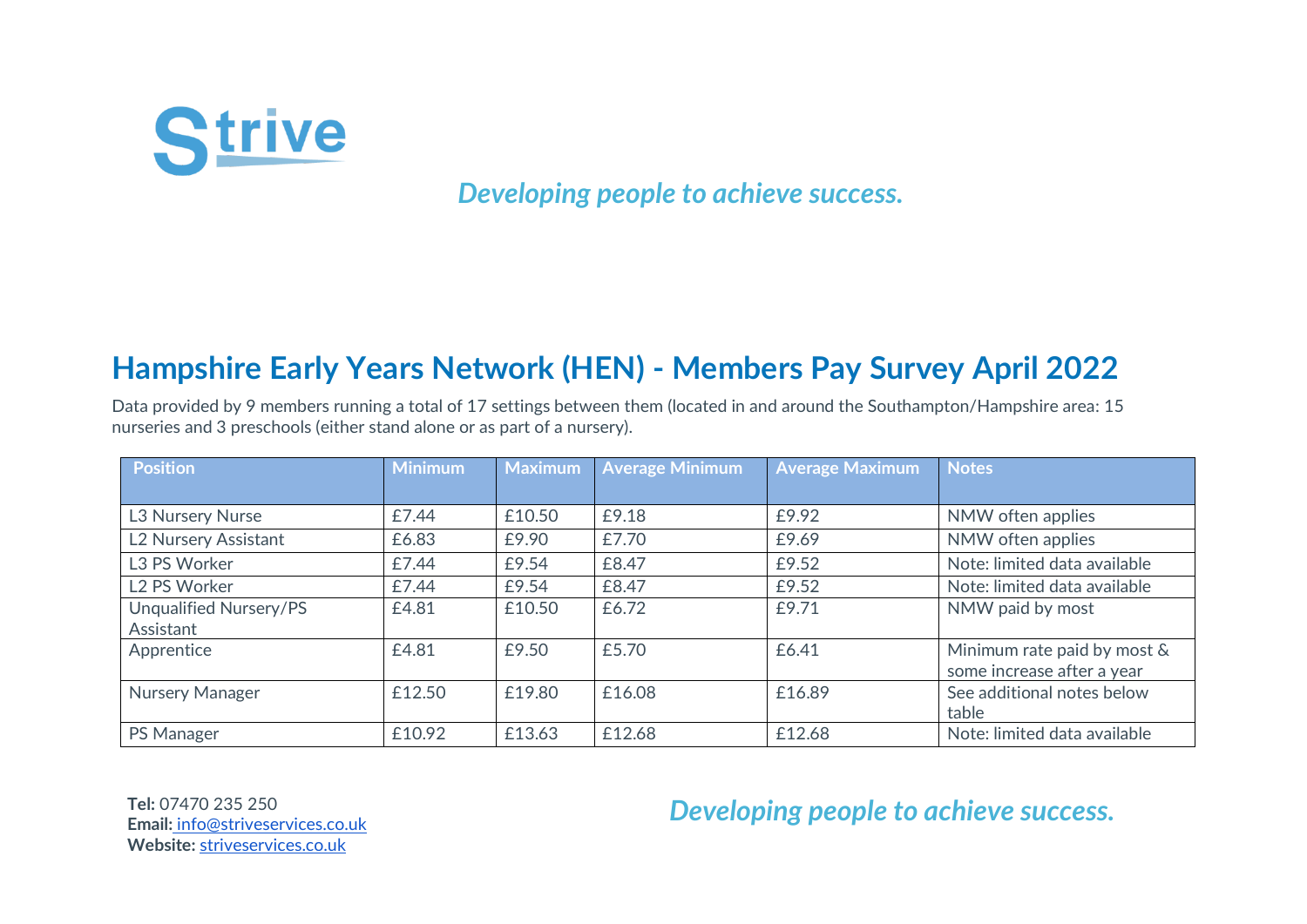

## *Developing people to achieve success.*

| <b>Nursery Deputy Manager</b> | £9.50  | £14.29 | £11.78 | £12.13 |                                                          |
|-------------------------------|--------|--------|--------|--------|----------------------------------------------------------|
| <b>PS Deputy Manager</b>      | £10.05 | £11.20 | £10.58 | £10.58 | Note: limited data available                             |
| Room Leaders/Seniors          | £9.30  | £12.73 | £10.29 | £10.91 | Title, roles & responsibilities<br>vary between settings |
| Cook                          | £9.50  | £13.60 | £9.95  | £10.63 |                                                          |
| Lunchtime Cover               | £6.83  | £10.00 | £8.84  | £9.63  | See additional notes below<br>table                      |

One provider employs a Cleaner paid at £10.32/hour, another employs a Domestic Assistant at £9.00 an hour and another employs a Finance and Admissions Manager at £11.00 per hour.

**Additional notes/findings from the local Hampshire Pay survey carried out for wages to be paid from April 2022 at the start of the new financial:**

- National Living Wage and National Minimum Wage (NMW) has had an impact on the level of pay (since introduction) with more limited ability to differentiate.
- One setting noted that between £1 £2 extra per hour (above the rates stated in table) are paid for L5 & L6 qualified staff working as Nursery Nurses.

**Tel:** 07470 235 250 **Email[:](mailto:info@striveservices.co.uk)** [info@striveservices.co.uk](mailto:info@striveservices.co.uk) **Website:** [striveservices.co.uk](http://www.striveservices.co.uk/) 

*Developing people to achieve success.*